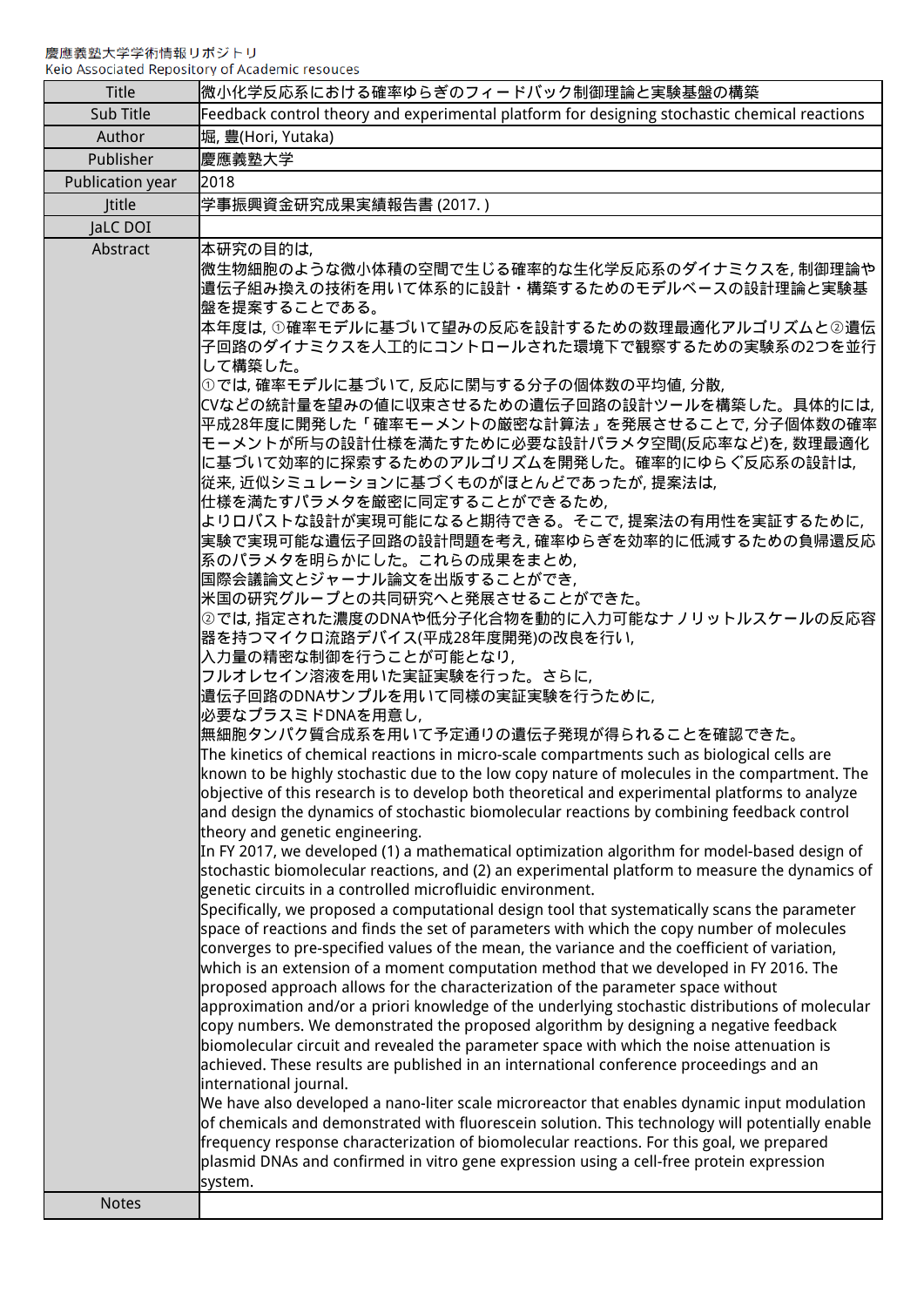| Genre | AResearch Paper                                                                              |
|-------|----------------------------------------------------------------------------------------------|
| URL   | https://koara.lib.keio.ac.jp/xoonips/modules/xoonips/detail.php?koara_id=2017000001-20170225 |

慶應義塾大学学術情報リポジトリ(KOARA)に掲載されているコンテンツの著作権は、それぞれの著作者、学会または出版社/発行者に帰属し、その権利は著作権法によって 保護されています。引用にあたっては、著作権法を遵守してご利用ください。

The copyrights of content available on the KeiO Associated Repository of Academic resources (KOARA) belong to the respective authors, academic societies, or publishers/issuers, and these rights are protected by the Japanese Copyright Act. When quoting the content, please follow the Japanese copyright act.